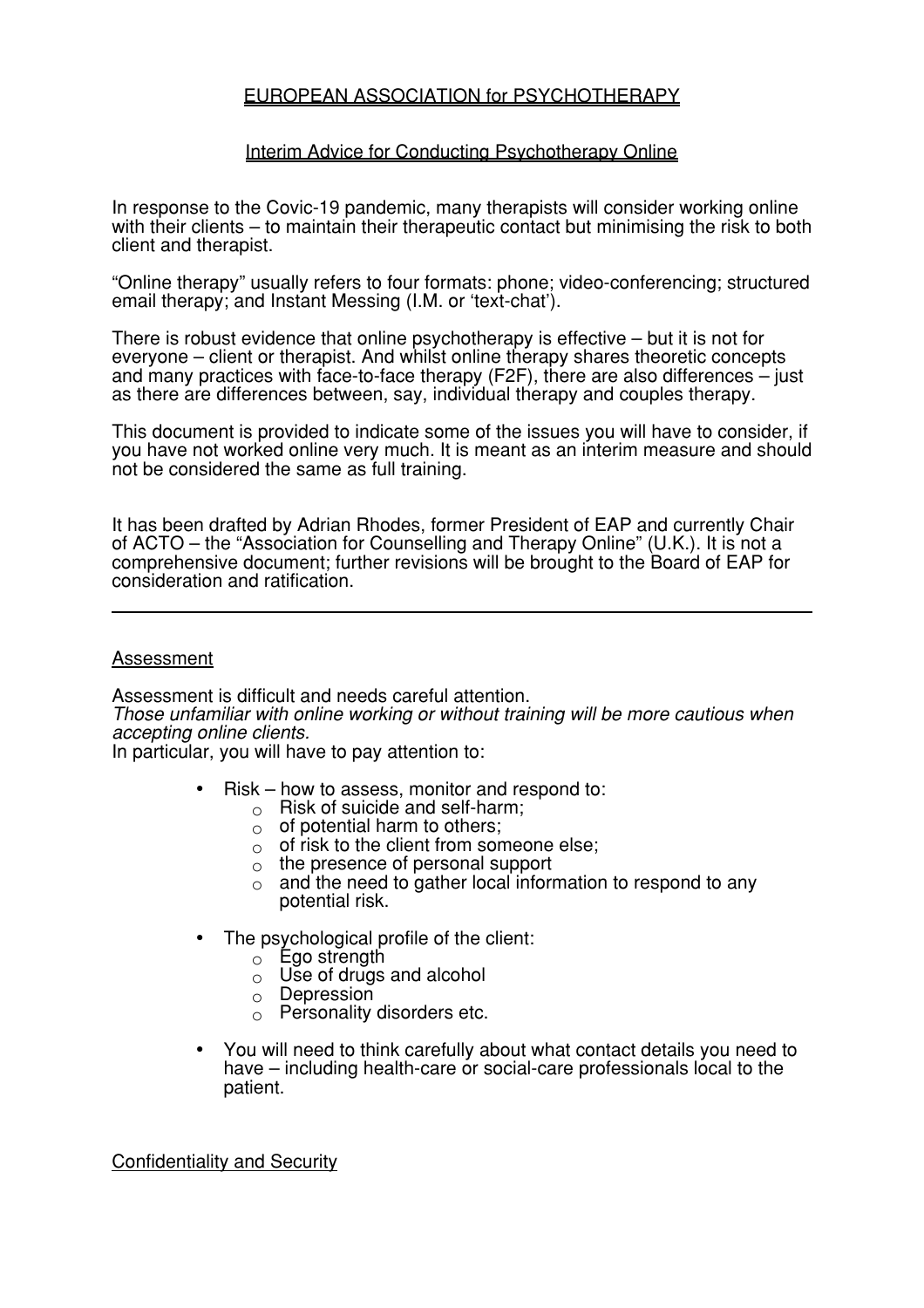- "Skype" is not considered to be a secure way of seeing patients. See the 'Good guidance Note on Skype' at: https://acto-org.uk/faq/
- Many online therapists use Zoom.us  $(https://zoom.us/ )$  as it is highly secure.
	- o It meets the very high standards of "HIPAA" the USA legal system for online security;
		- (<https://www.hhs.gov/hipaa/for-professionals/index.html>);
	- o Zoom has a free service which allows one-to-one meetings;
	- o Clients do not need to install Zoom on their computers.
- You will have to remind your clients to:
	- $\circ$  Find a private, secure place for sessions (not in a bar or a taxi!);
	- o Ensure that others cannot overhear sound or see the screen;
	- o Beware of speaking too loudly, if wearing headphones;
	- $\circ$  Discuss with your client whether they or you can/cannot record the session;
	- $\circ$  If they can keep a direct record of sessions, they must keep the recording in a secure, protected file
	- $\circ$  They might wish to clear their browser history or email or texts after a therapy session, to avoid others breaching their privacy.
- You will also need to keep recordings, computerised notes, contact details etc in secure protected files – as you would keep physical notes in a locked filing cabinet.
	- $\circ$  You may wish to use a secure email such as Hushmail (https:// [www.hushmail.com/](https://www.hushmail.com/) ) or ProtonMail (https://protonmail.com/ ).

# **Contracting**

You may wish to re-write your contract to cover online work:

- 
- 
- For your client to give consent to work online and what form of therapy;<br>• To specify that the work is covered by the legal system of your own country;<br>• And that the work is covered by your professional body for ethic
- You should state that you are not able to provide close 'emergency' care and confirm that they know how to access that locally;
- You will need to pay attention to having details of a 'safety contact'.<br>To cover how payment will be made:
- - o Payment is advance is recommended;
	-
	- o Some offer different rates or 'block booking' for working online;<br>○ Clients may have a right to cancel an online 'service' in a certain time.
- You may wish to put in the contract that you retain ownership of any 'recording' of the session (video, emails, texts).

### "Governance" issues

- You need to ensure that your insurance (or that of an employer) covers online work particularly if it is international;
- Check that your professional body or legal system does not have specific rules/laws governing online work:
- If working internationally, you need to check if there are laws in that country restricting the practice of psychotherapy.
- You will need to update (or create!!!) 'Privacy/GDPR' and 'Social Media' policies which cover online work.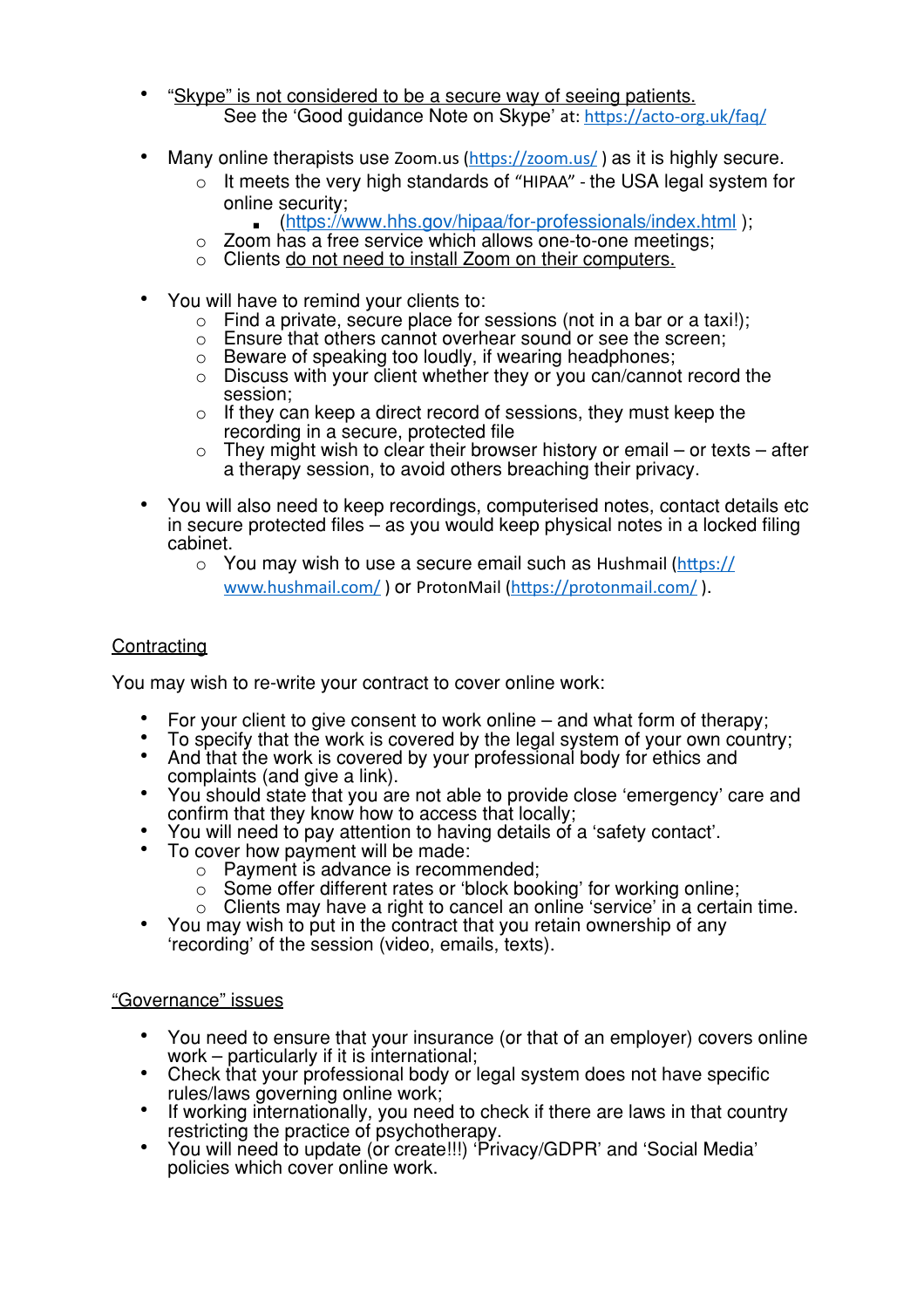- o [See mine: <http://adrianrhodes.net/social-media-policy/>and [http://](http://adrianrhodes.net/privacy-policy/) [adrianrhodes.net/privacy-policy/](http://adrianrhodes.net/privacy-policy/)
- o **Please note:** these are copywrite!]

## Technical Issues

- You (and the client) will need (depending on the media you use):
	- $\circ$  Computer, tablet, smartphone (not recommended) with:
	- o Camera, microphone;
	- o Possibly headphones.
	- o Sufficient internet 'broadband width' or 4G signal for the medium you use.
- Ensure you are able to use the technology; practice beforehand.
- Have a 'back-up plan' of the technology fails:  $\circ$  Either another device or an email or phone number they can use.
- Pay attention to the privacy and security of the session at your end.
- If working internationally, check out the security of the internet in the client's country. Good information is available at: [https://en.wikipedia.org/wiki/](https://en.wikipedia.org/wiki/Internet_censorship_and_surveillance_by_country) Internet censorship and surveillance by country - and for Human rights, check https://en.wikipedia.org/wiki/List\_of\_human\_rights\_articles\_by\_country .
- Structured email therapy is '*asynchronous*' :
	- o i.e. it isn't a 'simultaneous' exchange of emails.
	- o Typically, a patient will spend a 'session' (e.g.50 minutes) writing an email and sending it to the therapist on, say Tuesday.
	- o The therapist *may* read it then but, at a later time (say, Thursday) will read it (again) and respond in an email written in 50 minutes.
- Instant Messaging (I.M. text-chat) is *synchronous* :
	- $\circ$  the therapist and client text each other for the agreed session time (say, 50 minutes);
	- $\circ$  IM if done directly on a smart-phone, computer or tablet, the client will have a copy of the session; think about whether you want that;
	- o If IM is done on a secure platform such as Zoom, you are able to control any recording;
	- $\circ$  More than any other therapy, this requires a skilled use of countertransference;

### Clinical Issues

People act differently online; you may have to adapt your theoretical perspective or clinical techniques to respond. In particular:

- 'Digital Natives' who have grown up with the online world, are much more
- familiar with increasing increasing with some clients yet others will flourish<br>and seem more intimate online especially in phone or l.M. work.
- The "online disinhibition effect means that some people open up very quickly and more intensely online. This can be startling at first. [\(https://](https://www.researchgate.net/publication/8451443_The_Online_Disinhibition_Effect) [www.researchgate.net/publication/8451443\\_The\\_Online\\_Disinhibition\\_Effect](https://www.researchgate.net/publication/8451443_The_Online_Disinhibition_Effect) )